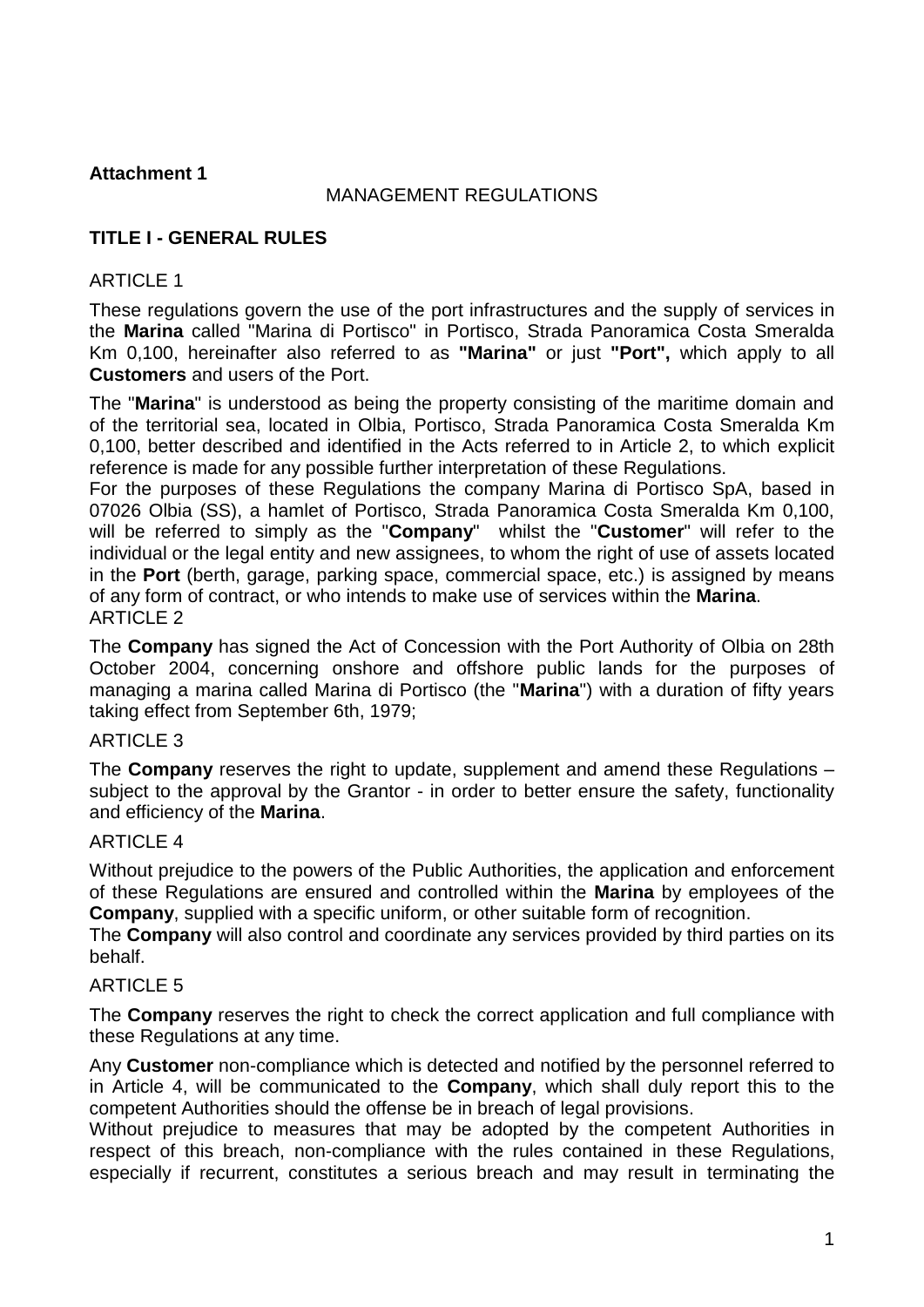agreement with the **Customer**, subject to compensation to the **Company** for subsequent damages.

### ARTICLE 6

The **Company** may arrange to publicise these Regulations by their posting on specific boards conveniently located throughout the Port and through any other form of advertising it deems advisable.

Anyone, regardless of the status of **Customer**, who enters or is within the **Marina** area is obliged to comply with these Regulations.

In the spirit of these Regulations and of the continuous improvement of services provided in the **Marina**, the **Company** may also publicise notices, information and recommendations clarifying the rules of conduct by users and/or visitors to the Port.

### ARTICLE 7

Carrying out any business, professional or craftsmanship activity, including on-board or by means of vessels, is forbidden within the **Marina,** excepting commercial activities concerning **Marina** operations implemented directly or indirectly by the **Company,** or which have been expressly authorised by the **Company** in areas specifically intended for that purpose.

### **TITLE II - MOORING AND MARITIME TRAFFIC REGULATIONS**

### ARTICLE 8

The **Customer** who has been awarded the right to use a berth or his assignees, must insure the docked boat against risks related to third party liability, as well as against those caused by theft, fire and explosion, including third party property damage, through in-full hull insurance policies.

### ARTICLE 9

Boats moored in the **Marina** must be kept perfectly efficient in terms of safety and fire prevention by their owners or assignees and must be fitted with a sufficient number of adequately sized fenders in relation to the size and characteristics of the boat.

### ARTICLE 10

The **Company** reserves the right to mark the moorings by numbers, letters or other suitable signs. The marks may be imprinted on the edge of the piers and of the docks.

The **Company** will compile a suitable list of berths, also known as "Moorings List", which will contain the name of the **Customer**, the identification data of the vessel and any other relevant information for each berth.

Each **Customer** is required to use the berth reserved for him, with the express prohibition of mooring his boat elsewhere.

In this regard, the correspondence between the berth and the **Customer** and between the latter and the moored boat, which must correspond to the data provided by the **Customer** to the **Company** who allocates it to the Moorings List, must be permanently complied with. The **Company** reserves the right to temporarily vary the Moorings List because of weather conditions, safety, maintenance, operational requirements, events, sporting events or other similar cases.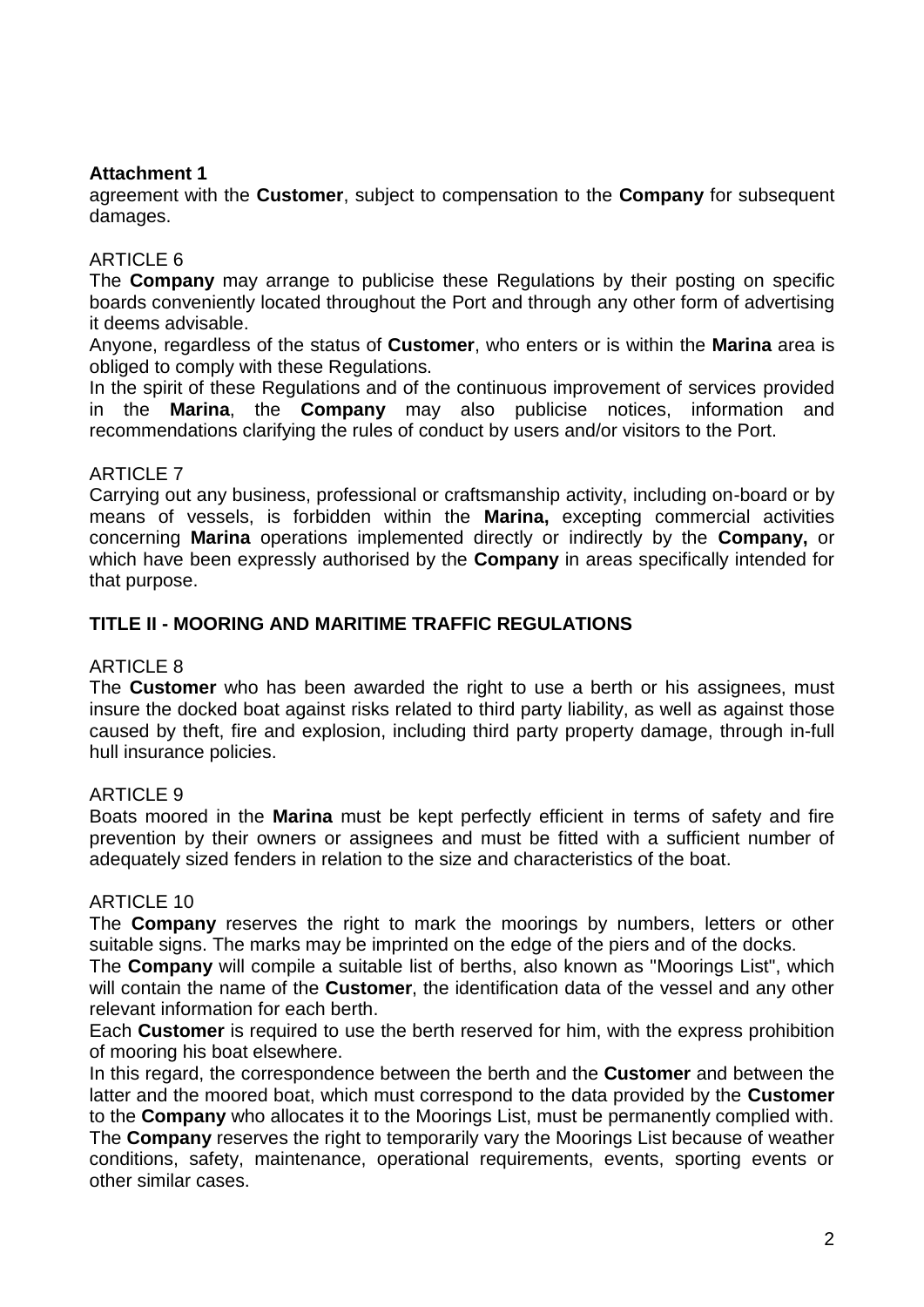The vessels may not be wider or longer than the dimensions indicated for the mooring class as shown in the following table:

| <b>CLASS</b>                                                                                                                                            | LENGTH in m                                           | WIDTH in m                              |
|---------------------------------------------------------------------------------------------------------------------------------------------------------|-------------------------------------------------------|-----------------------------------------|
| A                                                                                                                                                       | 4.                                                    | 1.5                                     |
| $\overline{\mathsf{B}}$                                                                                                                                 | $\overline{5}$ .                                      | 2.                                      |
| $\frac{B(XL)}{C}$                                                                                                                                       | 5.5                                                   | 2.1                                     |
|                                                                                                                                                         |                                                       |                                         |
|                                                                                                                                                         | $\frac{6}{6.5}$                                       |                                         |
| $\frac{\overline{D}}{\overline{E}}$ $\frac{\overline{F}}{\overline{G}}$                                                                                 | $\frac{7.5}{8.5}$                                     | $\frac{2.25}{2.3}$ $\frac{2.75}{3}$     |
|                                                                                                                                                         |                                                       |                                         |
|                                                                                                                                                         | 10                                                    | 3.25                                    |
| G(XL)                                                                                                                                                   | $\overline{12}$                                       | 3.50                                    |
| Ħ                                                                                                                                                       |                                                       | 3.75                                    |
| H(XL)                                                                                                                                                   |                                                       | 4.25                                    |
| H (XXL)                                                                                                                                                 | $\frac{12}{12}$<br>$\frac{13}{13}$<br>$\frac{14}{15}$ | $\frac{4.25}{4.5}$<br>$\frac{4.5}{4.7}$ |
| $\frac{1}{1}$                                                                                                                                           |                                                       |                                         |
|                                                                                                                                                         |                                                       |                                         |
| $\overline{\mathsf{M}}$                                                                                                                                 |                                                       | 4.5                                     |
| M(XL)                                                                                                                                                   | $\overline{15}$                                       | $\frac{4.9}{5}$                         |
| $\begin{array}{c c}\n & N \\ \hline\n0 & \bigcirc \\ \hline\n0 & (XL) \\ \hline\nP & \bigcirc \\ \hline\nP & (XL) \\ \hline\n0 & \bigcirc\n\end{array}$ | $\overline{16}$                                       |                                         |
|                                                                                                                                                         | $\overline{18}$                                       | 4.8                                     |
|                                                                                                                                                         | $\overline{18}$                                       | 5.2                                     |
|                                                                                                                                                         | $\overline{20}$                                       | 5.1                                     |
|                                                                                                                                                         | $\overline{20}$                                       | 5.75                                    |
|                                                                                                                                                         | $\overline{22}$                                       | $\overline{6}$                          |
| $\overline{\mathsf{R}}$                                                                                                                                 | $\overline{25}$                                       | 6.6                                     |
| R(XL)                                                                                                                                                   | 30                                                    | 6.60                                    |
|                                                                                                                                                         | $\overline{27}$                                       | $\frac{7}{7}$                           |
| $\frac{S}{S(XL)}$                                                                                                                                       | $\overline{30}$                                       |                                         |
|                                                                                                                                                         | $\overline{30}$                                       | 7.5                                     |
|                                                                                                                                                         | $\overline{33}$                                       | 8.5                                     |
|                                                                                                                                                         | $\overline{35}$                                       | $\overline{7.5}$                        |
| $\frac{1}{T}$ $\frac{T(XL)}{U(U(L))}$                                                                                                                   | 40                                                    | 8.5                                     |
| $\frac{U(XXL)}{V}$ $\frac{V}{Z}$                                                                                                                        | 40                                                    | 10                                      |
|                                                                                                                                                         | 55                                                    | 12                                      |
|                                                                                                                                                         | 60                                                    | $\frac{12}{15}$                         |
|                                                                                                                                                         | $\overline{90}$                                       |                                         |

Any non-compliance of the size of the moored boats with the maximum size of the table above, constitutes a serious breach by the **Customer** and will lead to the measures which the **Company** deems necessary in order to improve the operation of the **Marina**, in the interest of all **Customers**, including the termination of any agreement with the defaulting **Customer**.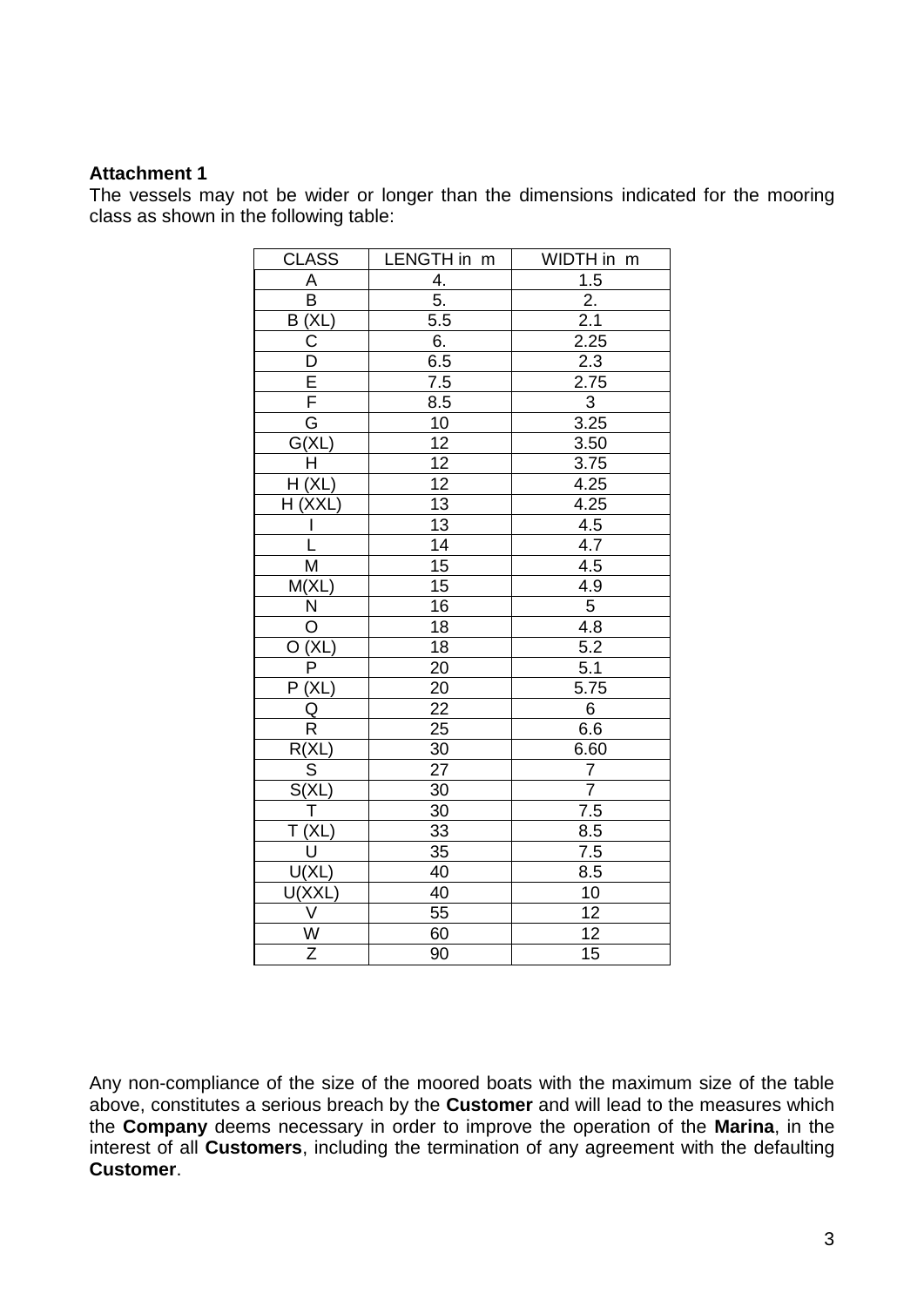#### ARTICLE 11

Navigation in the port's stretch of water is governed by the relevant provisions of these Regulations, in addition to general safety rules and those, possibly more restrictive, issued by the Maritime Authority, and must not exceed the maximum speed of three knots.

#### ARTICLE 12

The naval units of the Port Authority - Coast Guard and those of other maritime Police forces, the Fire Brigade and the units required for any search, rescue and anti-pollution operations, will be moored in eventually reserved berths and properly marked with appropriate vertical and horizontal signs.

No less than one-tenth of the overall capacity of the **Marina's** berths is allocated to recreational crafts in transit.

Boats in transit may dock without charge in the allocated berths for a maximum of twelve hours during the time period from 08.00 to 20.00 and for a maximum of three times in each month of the year. During these stops, boats in transit will have to pay the current tariffs for an eventual supply of port services (supply of fresh water, electricity, on-board rubbish collection, etc.).

In any case boats in transit may only access the port's stretch of water after the **Company'**s express consent.

Skippers or members of the crew of vessels in transit, if they have not previously done so, should, as soon as possible, fill in the form provided by the **Company** personnel and hand it to the **Company** office in order to register the arrival of the vessel. Skippers of the vessels in transit which fly the flag of a country outside the EU and which arrive from a foreign port, must carry out all the formalities required by current legislation for these cases.

### **ARTICLE 13**

Should the **Customer**'s boat, with the right of use of a berth, be absent from the **Marina**, the **Company** is committed to keeping his mooring available.

Should the **Customer** grant the use of his berth to a third party, he must apply to the **Company**, which cannot refuse, to manage the vacated berth.

The **Customer** shall, to this end, give written mandate with no powers of representation to the **Company**, enabling it to cede the right to a temporary mooring to a third party, specifying the period in question at least 48 hours in advance. The **Company** will seek, without assuming any obligation to produce results, to assign the temporary right of the berth to third parties who have so requested, applying the "Rates for temporary berths and port services ", from time to time in force. In case of actual use by third parties of the berth vacated by the **Customer**, the **Company** will collect payment on behalf of the **Customer** and will pay it in full to the latter. The **Company** shall be entitled to a fee for fulfilling the mandate, the amount of which is established according to contract. In any case, the **Customer** will be liable for the payment of the fees due to the **Company** according to the Contract of Supply of General and Port Services, except where otherwise agreed by the mandate.

### **ARTICLE 14**

**Customers** must only use the mooring equipment installed by the **Company** and are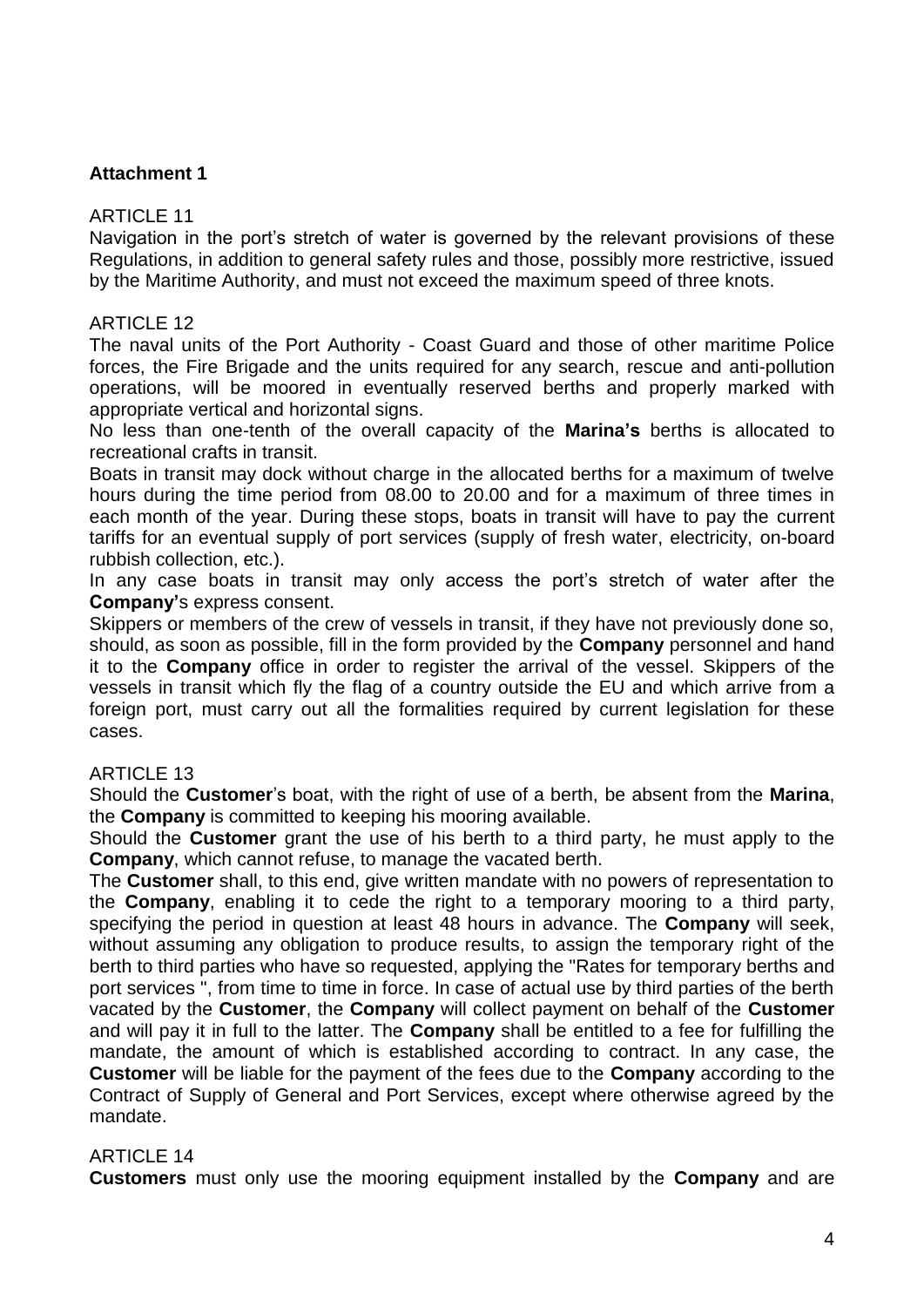required to reimburse any damages they may cause.

Each **Customer** is responsible for the safety of his vessel in relation to the way it is moored, the choice of the type and size of mooring lines, as well as their state of wear. Dropping anchor in the stretch of water of the **Marina** is forbidden. The use of anchors is allowed only in case of bad weather conditions, it being understood that the decision whether to drop anchor or not is up to the **Customer**, who shall assume full responsibility.

# **TITLE III - VEHICLE TRAFFIC AND PARKING**

### **ARTICLE 15**

Car access to the **Marina** is permitted to authorised people in possession of a special badge or card with magnetic stripe (badge) or other similar instrument, which must be presented when requested by **Company** personnel.

Access is also allowed to all those who have been granted specific temporary permission by the **Company** for loading or unloading goods.

Vehicle traffic within the **Marina** must take place exclusively along the routes and locations indicated by the appropriate horizontal and vertical signage and at a maximum speed of 20 km/h.

### ARTICLE 16

Parking of vehicles and trailers of all types must only take place in areas intended for this purpose. Parking in unauthorised areas will lead to immediate forced towing at the expense of the owner.

Towing of vehicles and trailers in non-parking areas will be effected by the **Company** without prior notice through its own personnel or designated Firms.

Removed cars, other vehicles and trailers may be deposited at third party premises, with towing and storage expenses charged to the owner.

# ARTICLE 17

The **Company** reserves the right to mark the parking spaces assigned to **Customers** with numbers, letters or other suitable signs. The marks may be signalled in the parking areas.

The **Company** will make a suitable list of parking spaces, also known as "Parking plan", which will contain the name of the **Customer**, the car/s identification data and any other relevant information for each parking space.

Each **Customer** is required to park in the reserved space, with the express prohibition of parking his vehicle elsewhere.

In this regard, the correspondence between the parking space and the **Customer** and between the latter and the parked vehicle, which must correspond to the data in the Parking plan, must be permanently complied with.

The **Company** reserves the right to temporarily vary the Parking plan for safety reasons, maintenance, operational requirements, events, sporting events or other similar cases.

As occurs for the berths, the parking spaces may also be given over to third party use, with prior written permission by the owner of the parking space, to be given to the port Management Authority before third party use.

# **TITLE IV - SERVICES**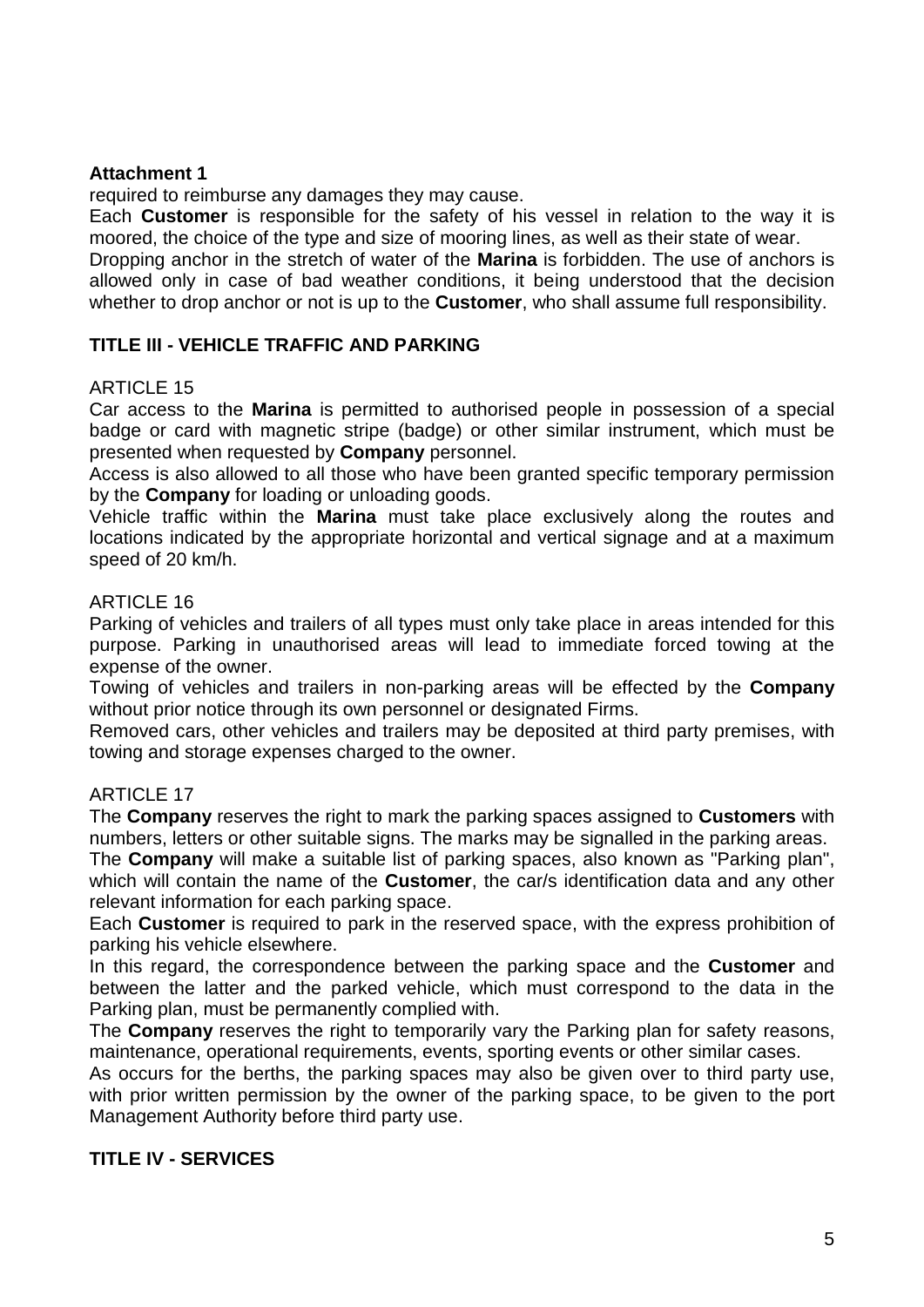ARTICLE 18

The **Company** provides the following services:

- 1) **Marina** Administration and Management;
- 2) Management of vessels in transit;
- 3) VHF radio service;
- 4) Maintenance of the common green areas;
- 5) Maintenance of toilets for public use;
- 6) Maintenance of mooring equipment;
- 7) Maintenance of navigation lights;
- 8) Service and maintenance of all other installations, furnishings, equipment and harbour facilities;
- 9) Lighting of the port areas, car parks and public areas;
- 10) Cleaning the port's stretch of water, piers, wharves and public areas;

For economy management reasons, the calendar year is divided into low, medium and high seasons. During these different periods, port services may be provided with different methods, in line with greater or lesser actual needs.

The same principle will also apply for day and night periods.

The above services will also be provided in the area reserved for boats in transit and are subject to the exclusivity clause in favour of the **Company** in accordance with Article 1567 of the Civil Code, for the entire duration of the Public Maritime domain granted in concession, referred to in Article 2, together with the provisions of Article 1565 of the Civil Code.

# **TITLE V - RULES OF CONDUCT, SAFETY AND POLLUTION POLICIES**

# ARTICLE 19

Radar use is banned within the Port waters in order to limit the emission of electromagnetic waves.

### ARTICLE 20

Emptying the boat's bilge water, throwing away any kind of waste, liquids, or other debris, either at sea or on the docks, piers and jetties, is prohibited within the Port in accordance with Legislative Decree 182/2003.

Using the on-board toilet with direct sea discharge, i.e. emptying sewage water storage tanks into the port's water, is also prohibited.

**Customers** must only use only the appropriate containers for waste disposal which the **Marina** supplies, whilst liquid waste must be discharged into the appropriate facilities.

# ARTICLE 21

Using overhead projectors and beeps within the **Marina** is forbidden.

Excepting in cases of proven and specific needs, starting the main or auxiliary boat engines in order to test them or to recharge the batteries is forbidden before 8 am and after 9 pm, as well as between the hours of 1.00 pm and 4.00 pm during the period from June to September included. In any case, it is forbidden to leave the moored vessels with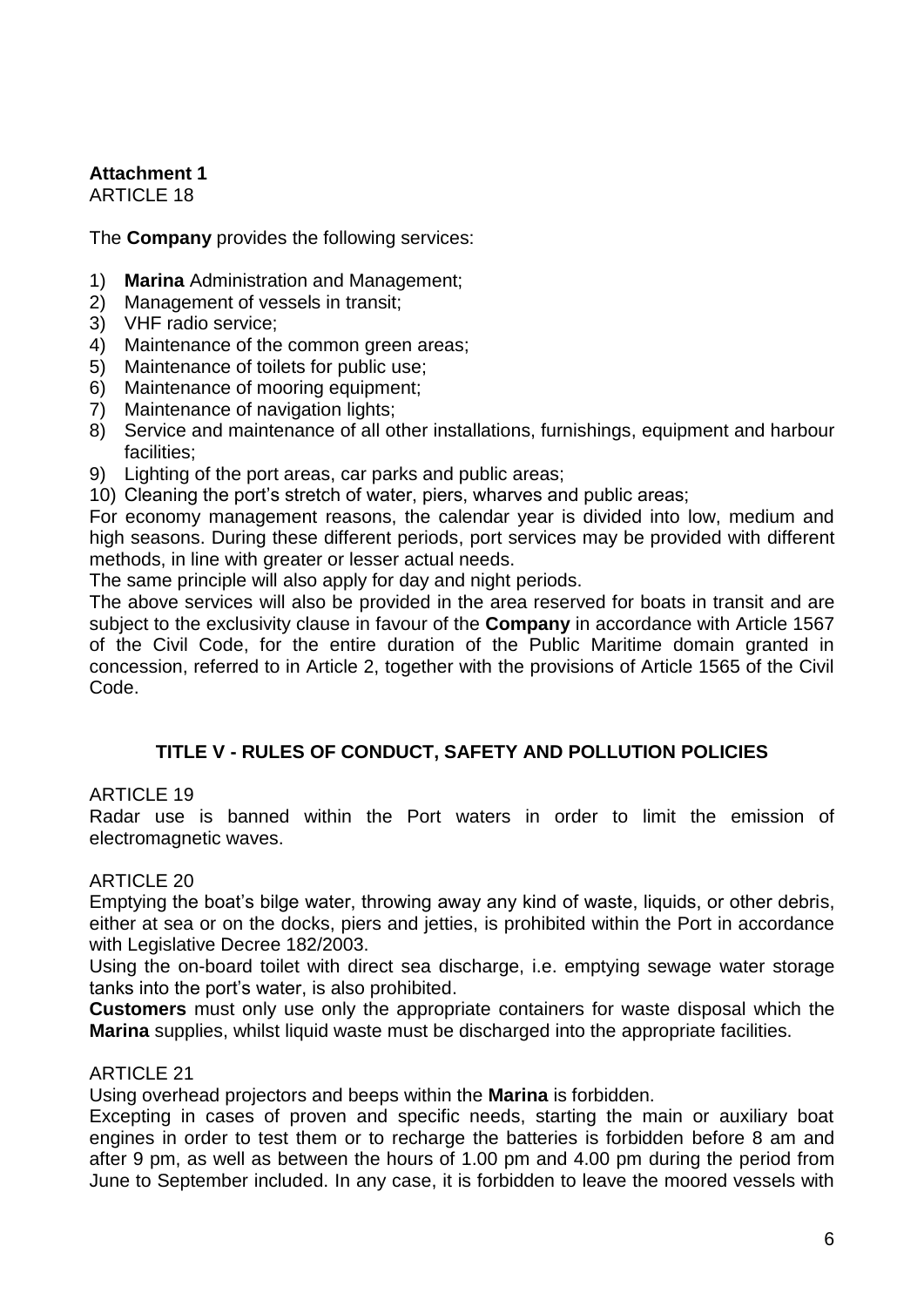the main engine/s running without there being anybody in charge on board, able to intervene in case of need or danger.

Carrying out loud work, making any noise (music, TV, etc.) at an excessive volume and conducting any activity which may disturb others is also prohibited within the periods stated in the previous paragraph. All vessel repair or maintenance activities which involve discomfort or inconvenience to other **Customers** must be carried out in the Shipyard area.

### ARTICLE 22

Bathing, collecting shellfish and other molluscs and fishing with any kind of gear, including scuba diving, are forbidden within the Marina.

It is also forbidden to dive near the boat for inspections, works or repairs. These activities may be carried out only by qualified personnel, recognised and authorised by the **Company** and registered in the relevant registers kept by the Maritime Authority.

### ARTICLE 23

It is forbidden to obstruct docks, jetties and piers and all the areas not intended expressly to be used as deposits or sheds with on-board equipment (hoods, catwalks, buoys, tenders, etc.), or in any case with objects or materials of any kind.

**Company** personnel is expressly authorised to remove such items and to deposit them in specific rooms with no assumption of liability.

### **ARTICLE 24**

Pets are allowed within the **Marina** for the necessary time to be embarked or disembarked. Dogs must be kept on a lead.

Every possible precaution must be taken in order to avoid the presence of animals causing annoyance or discomfort in the port areas.

### ARTICLE 25

**Customers** must connect to the electricity connections of the berths only with plugs and cables corresponding to the applicable safety standards. Provisional connections or multiple cables or connections made with unsuitable cables or plugs are strictly prohibited. **Customers** and their assignees are also strictly forbidden to work on or tamper with the electricity supply risers.

### ARTICLE 26

**Customers** must connect to the drinking water risers only with leak-proof personal hoses or pipes, equipped with the appropriate connection and the specific automatic fastening device.

### ARTICLE 27

Owners of moored boats - or their assignees – must observe the following rules of a general and preventive nature:

1. refuel exclusively at the fuel pump stations located in the **Marina**; any other kind of supply, even partial, either by means of mobile tanks, even if by truck equipped with pumps, in transportable containers of any type, or by any other system, is absolutely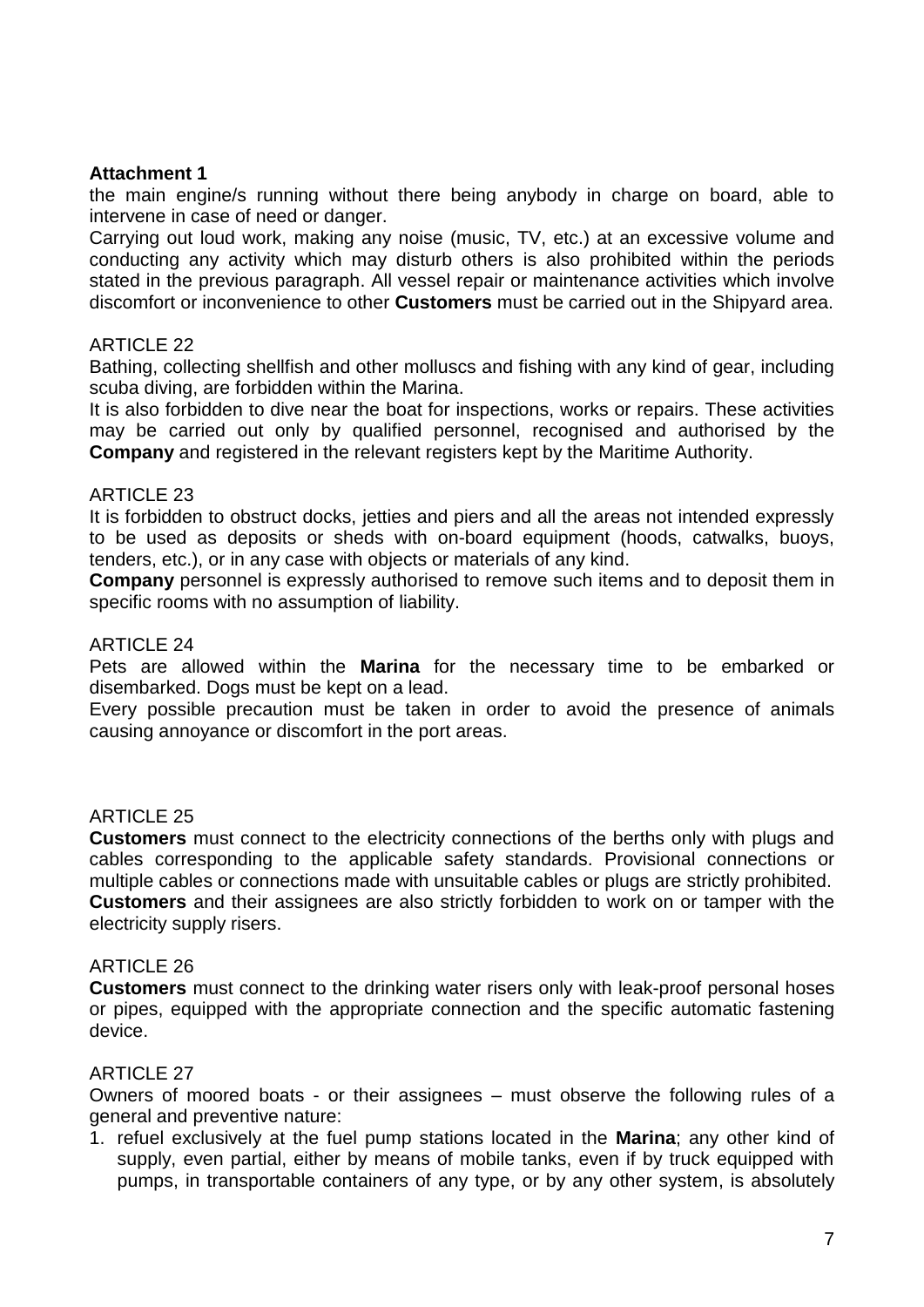forbidden. In cases of absolute necessity (total lack of fuel, equipment being repaired, etc.) prior express authorisation must be obtained from the **Company**, for any amount or mode of supply;

2. in case of fire on board a vessel, the **Company**, who will report the emergency to the competent Authorities and to the relevant emergency bodies for all appropriate action, has the right to immediately unmoor the vessel with a fire on board and to move it away from the port at its own discretion. The costs of actions undertaken as a result of fire, referred to in this Article, shall be borne by the **Customer** responsible, who will also be held responsible for any damages caused to third parties or to the furnishings and harbour structures.

### ARTICLE 28

The **Company** accepts no liability for any theft which may occur within the **Marina**, also on board the vessels and in property units of the **Marina** itself. Similarly it is not responsible for the theft of boats, or their parts, nor for any damage caused to people or things within the **Marina**.

# **TITLE VI - REAL ESTATE UNITS**

### ARTICLE 29

The **Customer** who has been assigned the right to use a property unit, must keep it excellently maintained, taking care of all maintenance and/or repairs.

Should the **Customer** fail to do so, within a reasonable time, the **Company** will have this carried out by qualified personnel and will charge the related expenses to the defaulting **Customer**.

### ARTICLE 30

The **Customer** is solely and exclusively responsible for any direct or indirect damages which might be caused to third parties during the use of the property units, thereby exempting and holding harmless the **Company** from any liability.

### ARTICLE 31

The **Customer** must use the property unit solely for the purposes for which it is intended. He cannot, in any case, pursue activities not permitted by law, by these Regulations and by the "Regulations for Commercial Activities" within the port, set up for this purpose by the **Company**, or make any noise or bother other **Customers** in any way.

In particular, in order to safeguard **Customers'** right to peace and rest, any sound equipment must be limited in time and the volume kept very low.

### **TITLE VII - FINAL PROVISIONS**

### ARTICLE 32

Any dispute concerning the interpretation and/or execution of these Management Regulations falls under the competence of the Judicial Authority of Tempio Pausania.